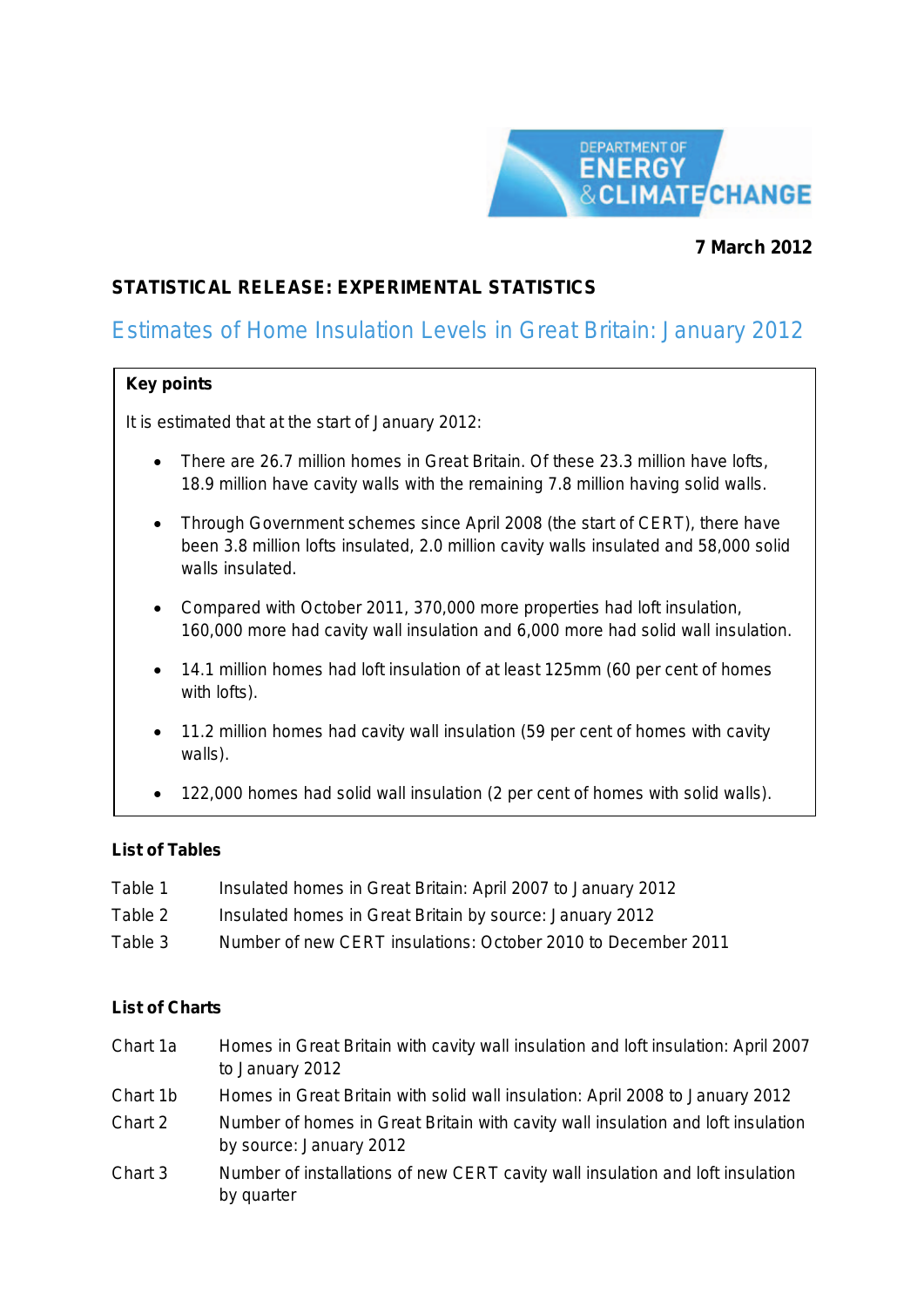## **Introduction**

This publication presents DECC estimates for the number of homes in Great Britain with loft, cavity wall and solid wall insulation. It gives headline estimates for the number of insulated homes and a summary of how these estimates are derived from different data sources.

DECC set out in its Departmental Business Plan  $2011-15<sup>1</sup>$  $2011-15<sup>1</sup>$  $2011-15<sup>1</sup>$  that these data for cavity wall and loft insulations would be used as one of the departments key impact indicators.

## **Sources and methodology**

The English Housing Survey (EHS) and Scottish House Condition Survey (SHCS) collect information on insulation measures in homes. The estimates in this Statistical Release use the 2008 survey data, which coincides with the start of the Carbon Emissions Reduction Target (CERT), and adds known measures delivered through Government schemes including CERT<sup>[2](#page-1-1)</sup>, the Community Energy Saving Programme (CESP)<sup>[3](#page-1-2)</sup> and Warm Front. This is supplemented with data on house building from Communities & Local Government.

These estimates are released as Experimental Statistics while the methodology is developed further. As part of ongoing efforts to ensure these estimates are robust DECC is welcoming input into the assumptions used in the production of these estimates. Some key questions for users are provided in Appendix B. A detailed methodology and assumptions are set out in the Methodology Note<sup>[4](#page-1-3)</sup>.

### **Headline results**

Table 1 shows the number of properties in Great Britain with cavity wall, loft and solid wall insulation (see Appendix A for explanation of measures). At the start of January 2012, 11.2 million had cavity wall insulation (59 per cent of properties with a cavity wall), 14.1 million had loft insulation (60 per cent of properties with a loft) and 122,000 had solid wall insulation.

| <b>Date</b>      |    | <b>Cavity wall</b><br>insulation | <b>Loft insulation</b><br>$>125$ mm | Solid wall<br>insulation |
|------------------|----|----------------------------------|-------------------------------------|--------------------------|
| April 2007       |    | 8,500                            | 9,500                               | n/a                      |
| April 2008       |    | 8,700                            | 9,860                               | 65                       |
| April 2009       |    | 9,420                            | 10,630                              | 73                       |
| April 2010       |    | 10,140                           | 12,150                              | 94                       |
| January 2011     | r, | 10,530                           | 12,860                              | 100                      |
| April 2011       |    | 10,730                           | 13,220                              | 102                      |
| <b>July 2011</b> |    | 10,850                           | 13,430                              | 110                      |
| October 2011     | r, | 11,020                           | 13,710                              | 116                      |
| January 2012     | p  | 11,180                           | 14,080                              | 122                      |

|  | Table 1: Insulated homes in Great Britain: April 2007 to January 2012 (Thousands) |  |  |
|--|-----------------------------------------------------------------------------------|--|--|
|--|-----------------------------------------------------------------------------------|--|--|

<span id="page-1-0"></span> <sup>1</sup> <http://www.decc.gov.uk/assets/decc/About%20us/decc-business-plan-2011-2015.pdf>

<span id="page-1-1"></span><sup>2</sup> <http://www.ofgem.gov.uk/Sustainability/Environment/EnergyEff/CU/Pages/CU.aspx>

<span id="page-1-2"></span><sup>3</sup> <http://www.ofgem.gov.uk/Sustainability/Environment/EnergyEff/cesp/Pages/cesp.aspx>

<span id="page-1-3"></span><sup>4</sup> [http://decc.gov.uk/publications/basket.aspx?filetype=4&filepath=Statistics%2fenefficiency%2f947-](http://decc.gov.uk/publications/basket.aspx?filetype=4&filepath=Statistics%2fenefficiency%2f947-methodology-note-home-insulation.pdf&minwidth=true)

[methodology-note-home-insulation.pdf&minwidth=true](http://decc.gov.uk/publications/basket.aspx?filetype=4&filepath=Statistics%2fenefficiency%2f947-methodology-note-home-insulation.pdf&minwidth=true)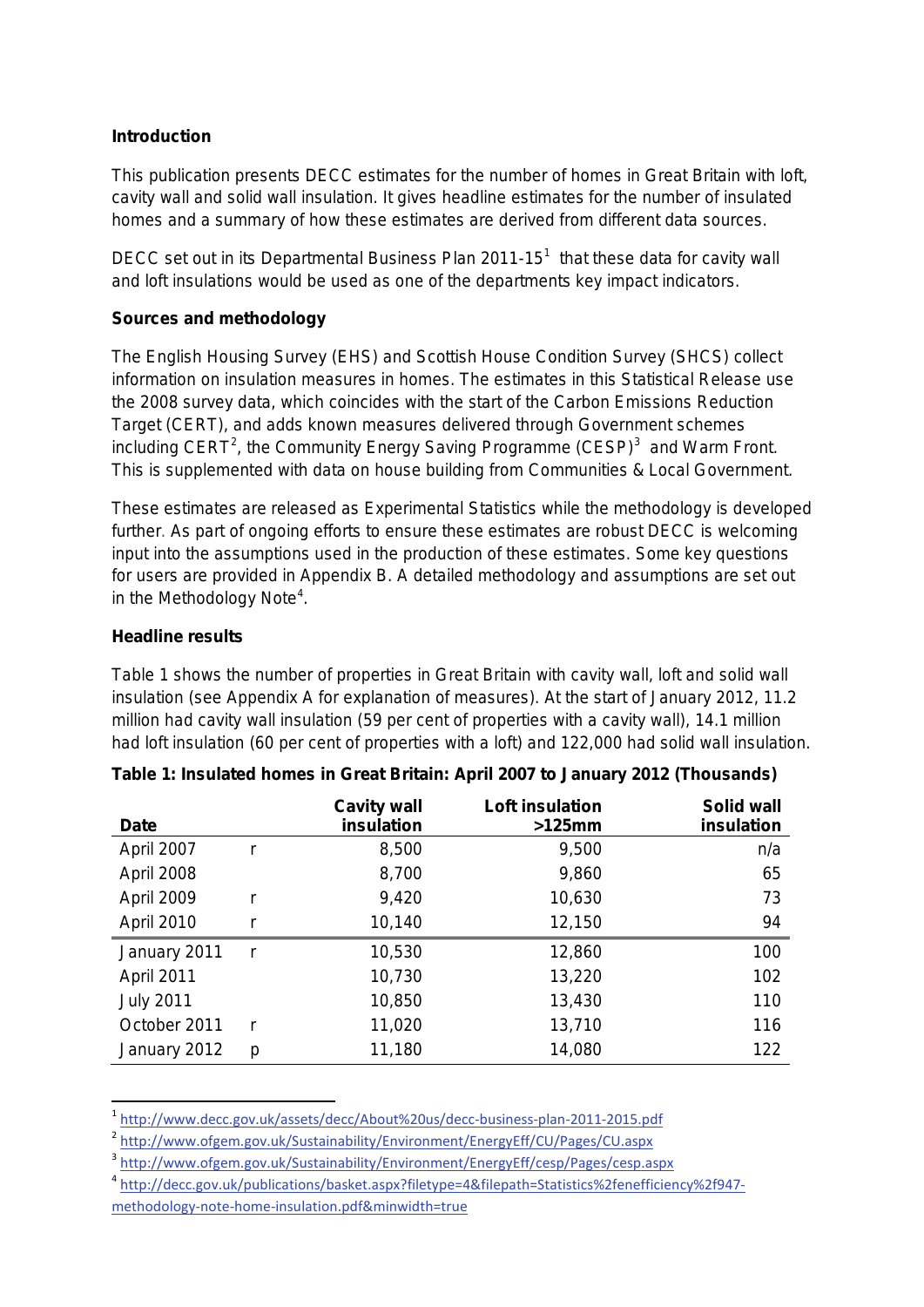Taking into account Government schemes and new properties built during the last quarter, there were 370,000 more homes with at least 125mm of loft insulation and 160,000 more homes with cavity wall insulation compared with the previous quarter.



## **Chart 1a: Homes in Great Britain with cavity wall insulation and loft insulation: April 2007 to January 2012 (Thousands)**

- The number of properties with cavity wall insulation increased by 6 per cent between the start of January 2011 and January 2012.
- The number of properties with loft insulation of 125mm or more increased by 9 per cent between the start of January 2011 and January 2012.





• The number of properties with solid wall insulation increased by 22 per cent between January 2011 and January 2012. An increase of approximately 22,000

### **Sources of increases in insulation levels**

Increases in the number of properties with insulation result from new properties being built<sup>[6](#page-2-1)</sup> and from retro-fit insulation, predominantly through Government schemes. Table 2 and Chart 2 show what has driven the increase in the number of insulated cavities and lofts since the 2008 survey baseline. Delivery of measures through CERT has made the largest contribution since April 2008, for both lofts and cavities.

<span id="page-2-0"></span><sup>&</sup>lt;sup>5</sup> Solid wall insulation has been defined throughout this report as internal or external wall insulation installed through Government programmes. In addition, in April 2008 about 900,000 properties are known to have had other forms of non-cavity wall insulation that fall outside this definition.

<span id="page-2-1"></span> $6$  Information is not available on the wall construction of new homes. Typically Building Regulations would be met by insulated cavity walls but other construction types could be used. In this publication it is assumed that all new builds since April 2008 have cavity wall insulation.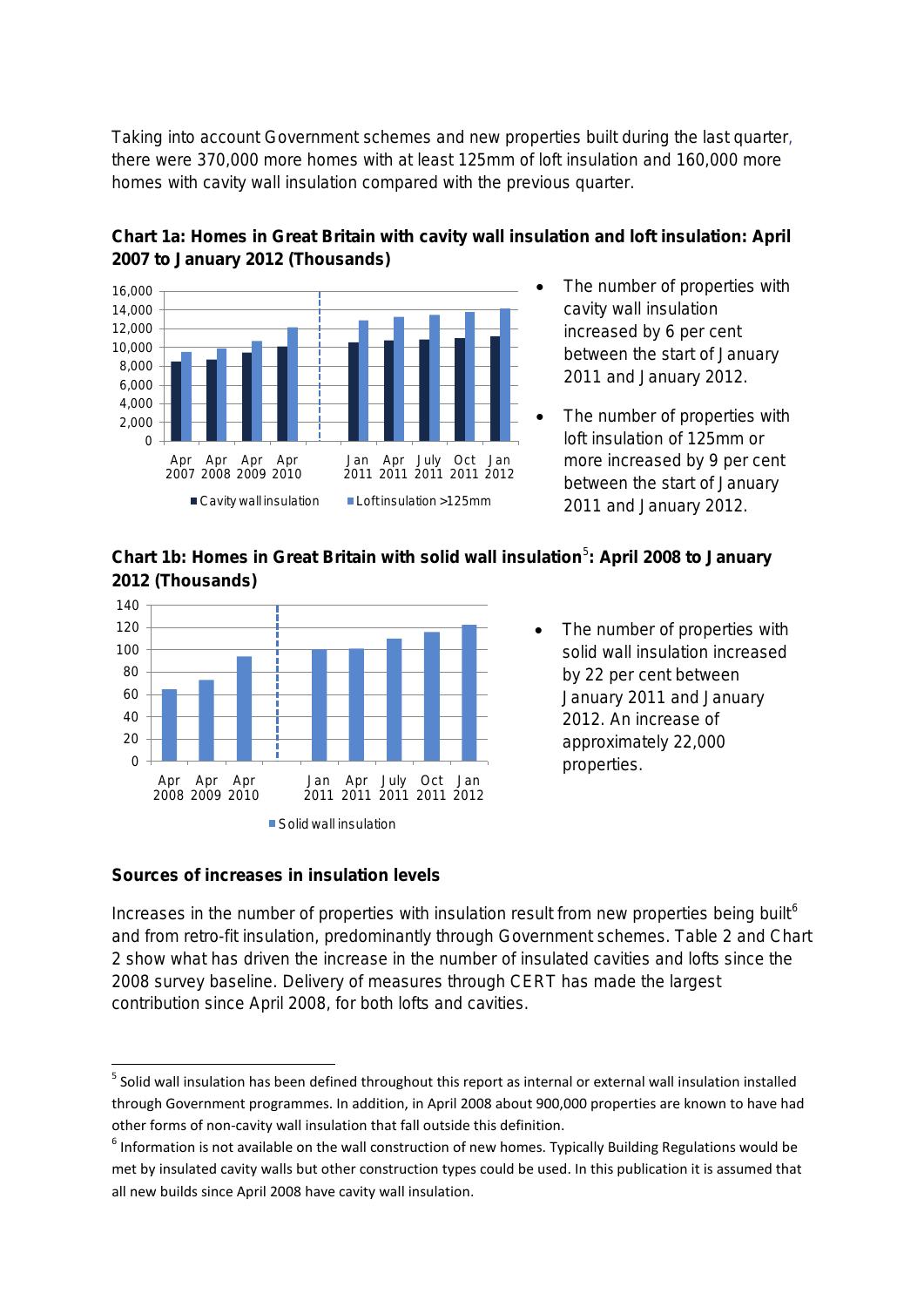|                                                  | <b>Cavity wall</b><br>insulation | Loft insulation<br>$>125$ mm | Solid wall<br>insulation $^{7,8}$ |
|--------------------------------------------------|----------------------------------|------------------------------|-----------------------------------|
| 2008 survey (April)                              | 8,700                            | 9,860                        | 65                                |
| New build since April 2008                       | 520                              | 390                          | 0                                 |
| CERT delivery (Professional) since<br>April 2008 | 1,930                            | 2,350                        | 45                                |
| CERT delivery (DIY) since April 2008**           | 0                                | 1,390                        | 0                                 |
| CESP delivery since January 2010*                |                                  |                              | 12                                |
| Warm Front delivery since April 2008             | 20                               | 80                           | 0                                 |
| <b>TOTAL</b>                                     | 11,180                           | 14,080                       | 122                               |
| Homes in Great Britain†                          | 18,930                           | 23,330                       | 7,780                             |
| Percentage of homes insulated $\ddagger$         | 59%                              | 60%                          | 1.6%                              |

## **Table 2: Insulated homes in Great Britain by source: January 2012 (Thousands)**

\* CESP commenced in September 2009 with the first measures installed in January 2010 (CESP data is reported 6 monthly activity up to the end of June is reported in September and end of December in March).

\*\*Loft insulation is the only measure that can be delivered through DIY methods under CERT.

†The number of homes in Great Britain with cavity walls, lofts and solid walls respectively.

‡The solid wall insulation (SWI) percentage is calculated based on number of homes with SWI delivered through Government schemes divided by number of homes with non-cavity walls, although SWI can be applied to homes with cavity walls.

- nil, cavity wall or loft insulation count less than 10,000

## **Chart 2: Number of homes in Great Britain with cavity wall insulation and loft insulation by source: January 2012**



There are a number of factors that affect the amount of insulation delivered throughout any year, including some seasonal variation and promotional offers run by insulation providers. Table 3 shows a breakdown of CERT delivery by quarter.

<span id="page-3-0"></span> $^7$  2008 estimates for solid wall insulation are taken from EEC1 and EEC2 reported activity rather than a survey.

<span id="page-3-1"></span><sup>&</sup>lt;sup>8</sup> Solid wall insulation is present in 1.6% of homes with solid walls based on the definition used in this report . If all forms of non-cavity wall insulation (installed outside Government schemes) were included, 12.6% of solid wall homes have some form of wall insulation.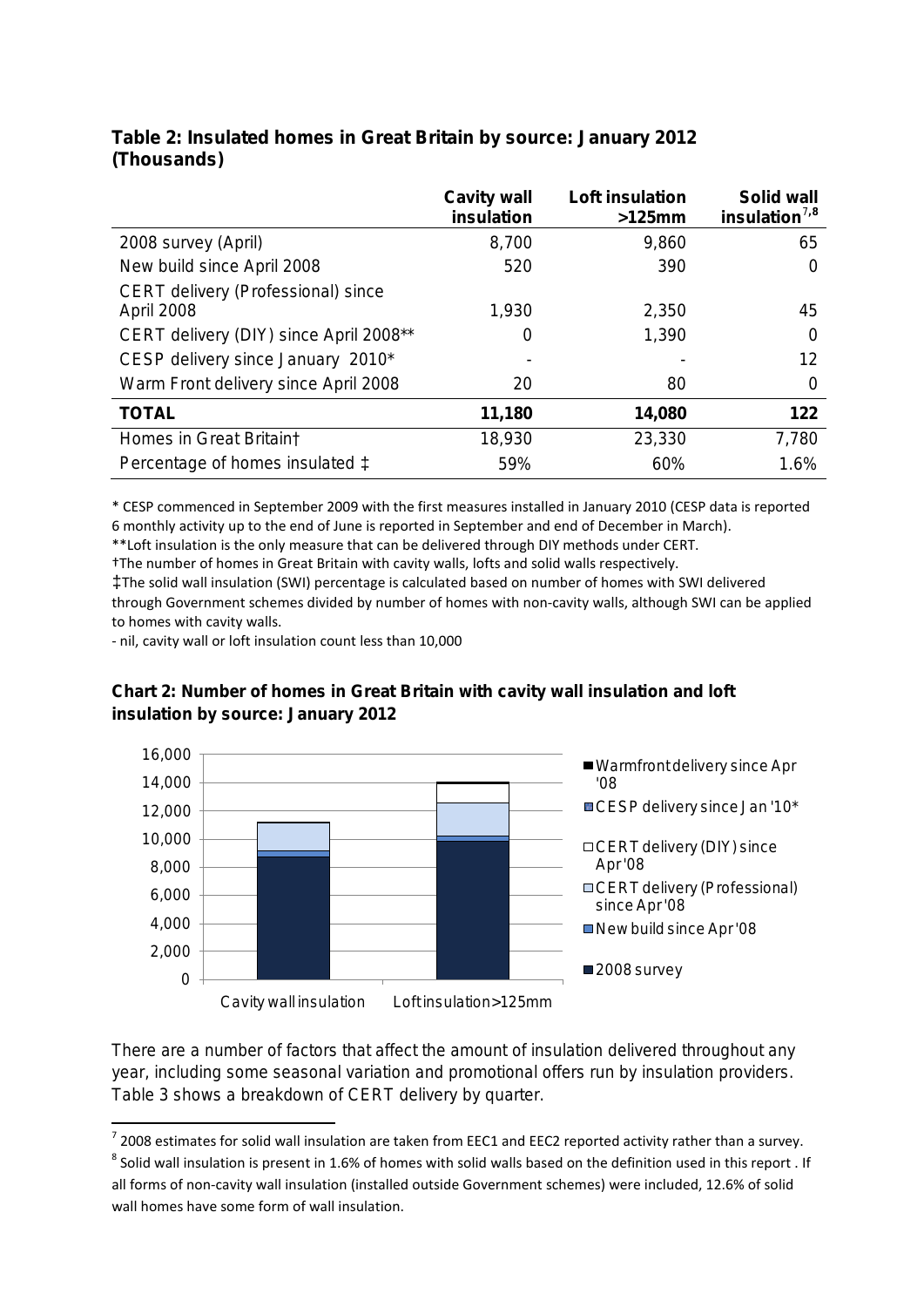| Insulations                    |     | Oct-Dec 10 Jan-Mar 11 Apr-Jun 11 Jul-Sep 11 Oct-Dec 11 |     |     |     |
|--------------------------------|-----|--------------------------------------------------------|-----|-----|-----|
| Cavity wall insulation         | 112 | 170                                                    | 92  | 133 | 127 |
| Loft insulation (Professional) | 112 | 251                                                    | 137 | 187 | 209 |
| Loft insulation (DIY)          | 209 | 83                                                     | 40  | 67  | 131 |
| Solid wall insulation          |     |                                                        |     |     | 3   |

## **Table 3: Number of new CERT insulations: October 2010 to December 2011 (Thousands) [9](#page-4-0),**[10](#page-4-1)

Source: Ofgem

## **Chart 3: Number of installations of new CERT cavity wall insulation and loft insulation by quarter (Thousands)**



A full review of measures installed through CERT is published quarterly by Ofgem<sup>9</sup>. Key points are summarised below:

- 127,000 cavity wall insulations were reported in the last quarter, 13 per cent more than the equivalent quarter the previous year.
- The number of DIY loft insulations reported in the last quarter (131,000) almost doubled compared with the previous quarter (67,000) but is 37 per cent lower than the number installed in the equivalent quarter the previous year. Over the same one year period the number of professional loft insulations increased by 87 percent.
- The number of solid wall insulations reported in the last quarter was again around 3,000, approximately 1,500 higher than the number installed in the equivalent quarter the previous year.

<span id="page-4-0"></span> $9$  To avoid double counting the number of insulated lofts, 10% of reported installations have been removed. This assumption is explained in the Methodology Note.

<span id="page-4-1"></span><sup>&</sup>lt;sup>10</sup> Source: Ofgem see footnote 1.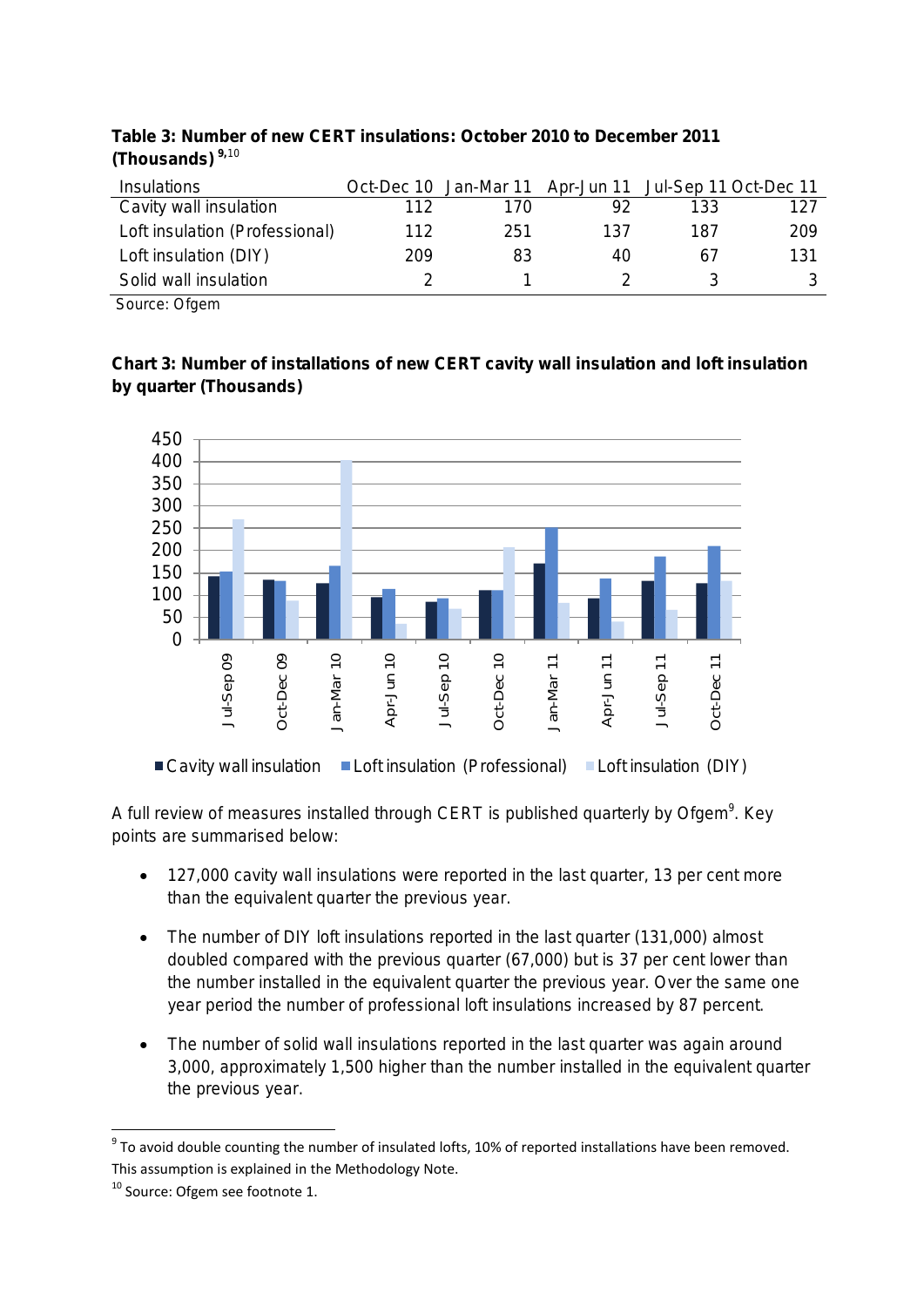## **Appendix A - Technical appendix**

- 1. Many homes built in Great Britain have external walls made up of an inner and outer wall with a small cavity in between. These have been typical since the 1930s, but some older properties will also have them. Cavity walls were used initially because they were cheaper (as the inner leaf could use non-decorative brick) and had a greater resistance to moisture moving from outside to inside. The presence of a cavity also improves the thermal performance of the wall, especially if the cavity is insulated. Since the mid 1980s, homes have been increasingly built with pre-insulated cavity walls, though the type of blockwork used for the inner leaf has also contributed to the improved thermal performance required by Building Regulations.
- 2. Some loft insulation has been installed in new homes since 1965. Current building regulations for new homes require a roof to have a thermal transmittance (U-value) at least as low as 0.13 W/m<sup>2</sup>.K, which would typically be achieved with 300mm of loft insulation. There is a strong 'diminishing returns' effect with savings from increasing the depth of loft insulation, so the first inch gives about half the savings from full insulation. Therefore, a threshold of 125mm is used in these statistics since homes with less than this would expect to see significant improvements in energy efficiency from a top-up.
- 3. It is possible to improve the thermal performance of solid walls by adding insulation either internally or externally. There is a wide variety of technical solutions that can be used to insulate either the internal or the external face of the wall. Current building regulations require a target U-value of 0.35  $W/m^2$ . K to be reached if this modification to the wall is made. It is likely that installations of solid wall insulation before 2002 (i.e. before the first phase of the Energy Efficiency Commitment) may not achieve this level of thermal performance, so these are recorded separately in the statistics.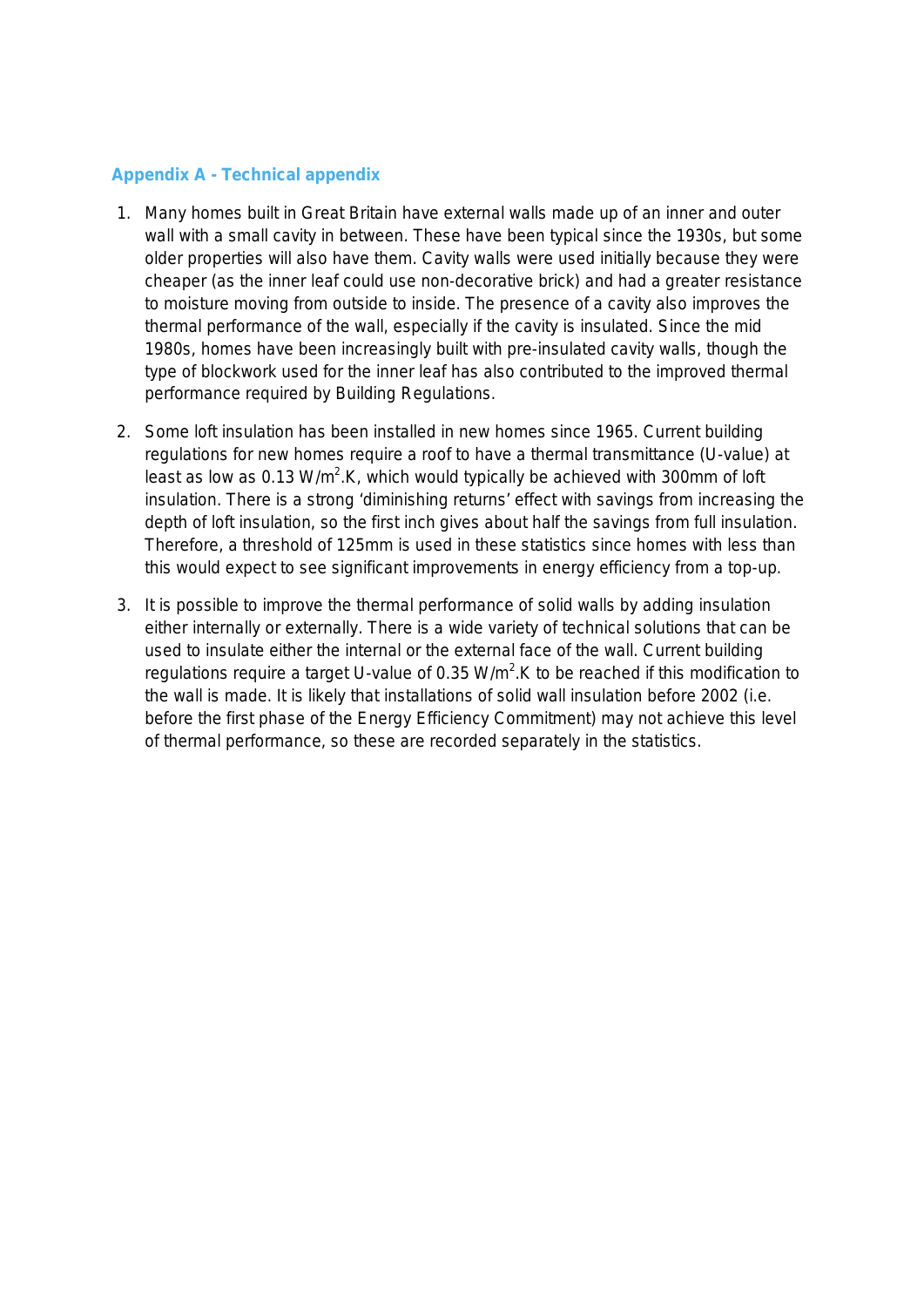## **Appendix B – Methodology Consultation**

## **Background**

DECC has published cavity and loft insulation statistics since November 2010, with solid wall insulation added from June 2011. These data are currently published as Experimental Statistics in order to give users an opportunity to feed into their development and shape the content of future publications.

As part of ongoing efforts to ensure these statistics are robust and to feed into DECCs work to develop a product which can be produced as National Statistics in future, DECC is welcoming input into the methodology used to produce these estimates and views on what users would like from this publication.

This appendix sets out some of the key assumptions within the report and a number of wider questions about how the data should be presented. A methodology document (including assumptions) is also published on the DECC website*[11](#page-6-0)* .

## **Questions**

- 1. What do users want to see reported in this publication? Is the information currently included helpful or is there a more useful definition that could be used?
- 2. How is the publication used? Is the publication used primarily as:
	- a. a reference of how much of the housing stock is insulated?
	- b. to monitor the combined rollout of energy efficiency policies?
	- c. to understand how much of the housing stock has achieved a specific level of thermal transmittance (e.g. through cavity wall insulation, solid wall insulation or as built)?
	- d. to assess how much of the housing stock still needs to be insulated?

or are a number of the above required?

- 3. Solid wall insulation recorded in this publication relates to internal or external wall insulation (i.e. not cavity insulation) which can be applied to solid wall properties or cavity wall properties (although the majority of solid wall insulation is applied to solid wall properties). Is this the most useful definition? Or is it more useful to know how many cavity wall properties are insulated, whether by cavity wall insulation or solid wall insulation, and how many solid wall properties are insulated?
- 4. A summary of key assumptions and implications of changes are shown below with more information in the Methodology Note. Are there any other data sources or sources of evidence which could be used to improve the assumptions?

All responses to these questions or other comments on the methods used to compile these estimates should be sent to DECC's Energy Efficiency Statistics Team at: [EnergyEfficiency.Stats@decc.gsi.gov.uk.](mailto:EnergyEfficiency.Stats@decc.gsi.gov.uk)

<span id="page-6-0"></span> <sup>11</sup> [http://decc.gov.uk/publications/basket.aspx?filetype=4&filepath=Statistics%2fenefficiency%2f947](http://decc.gov.uk/publications/basket.aspx?filetype=4&filepath=Statistics%2fenefficiency%2f947-methodology-note-home-insulation.pdf&minwidth=true) [methodology-note-home-insulation.pdf&minwidth=true](http://decc.gov.uk/publications/basket.aspx?filetype=4&filepath=Statistics%2fenefficiency%2f947-methodology-note-home-insulation.pdf&minwidth=true)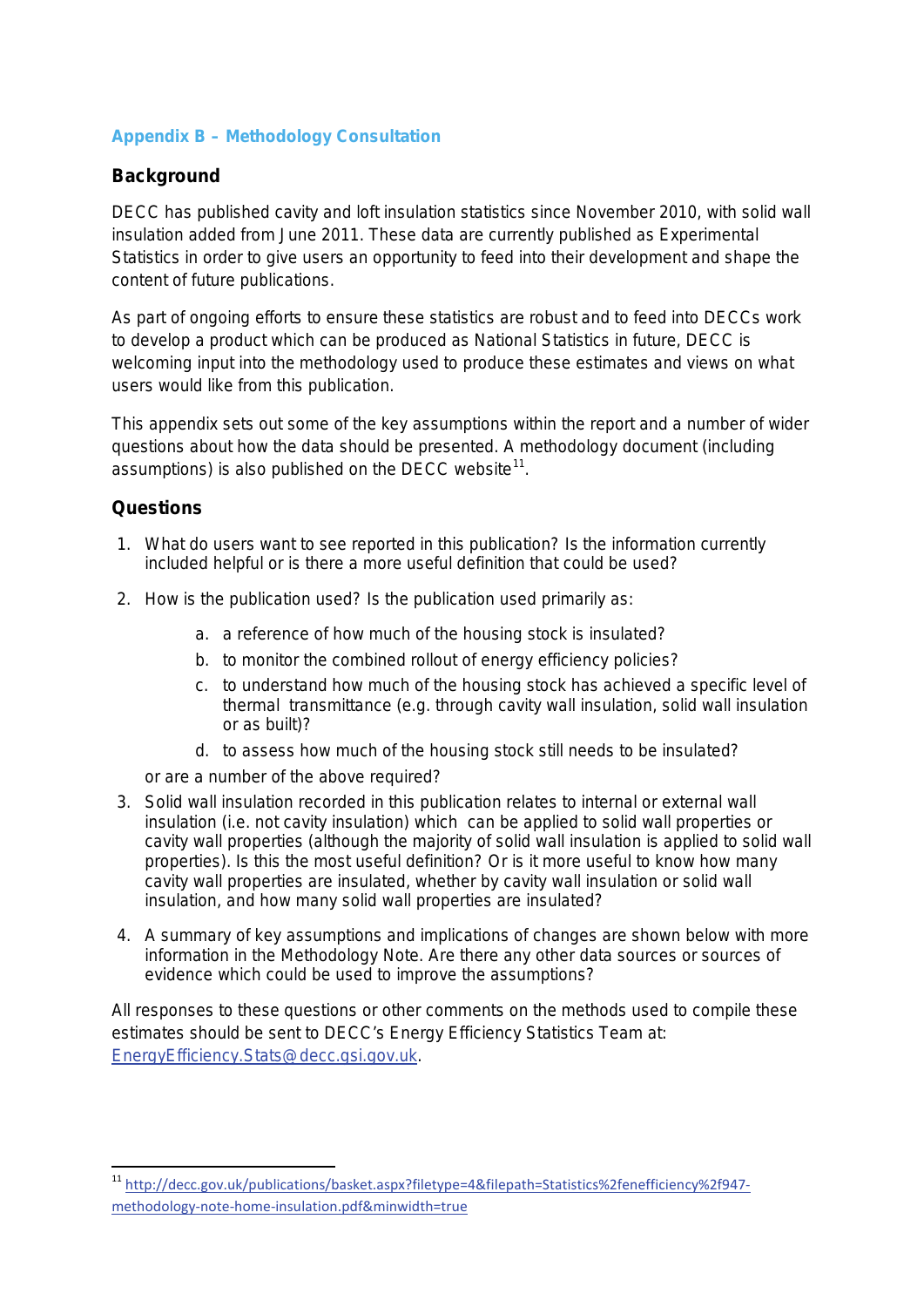# **Assumptions**

|    | <b>Assumption</b>                                                                                                                           | <b>Rationale</b>                                                                                                                                                                                                                                                                                                                                                                                                                                                                                                                                                                                                                         | <b>Implications</b>                                                                                                                                                                                                                                                                                                                                                                                                                                                                                                                                                                                                                                                               |
|----|---------------------------------------------------------------------------------------------------------------------------------------------|------------------------------------------------------------------------------------------------------------------------------------------------------------------------------------------------------------------------------------------------------------------------------------------------------------------------------------------------------------------------------------------------------------------------------------------------------------------------------------------------------------------------------------------------------------------------------------------------------------------------------------------|-----------------------------------------------------------------------------------------------------------------------------------------------------------------------------------------------------------------------------------------------------------------------------------------------------------------------------------------------------------------------------------------------------------------------------------------------------------------------------------------------------------------------------------------------------------------------------------------------------------------------------------------------------------------------------------|
| 1. | In the EHS cavity wall<br>properties built since<br>1990 are classified as<br>not insulated, unless<br>signs of insulation are<br>observed. | This publication currently uses the definition as published by<br>the EHS and applies a 5 per cent up lift to account for<br>properties (of all ages) which have cavity wall insulation that<br>has not been observed by surveyors, based on a BRE<br>estimate see point 5.                                                                                                                                                                                                                                                                                                                                                              | It is likely that the majority of properties build since<br>1990 will have been built as cavity wall properties<br>with the cavity insulated when built. Therefore it is<br>likely the number of cavity wall properties with<br>insulation is underestimated in the EHS definition.<br>Approximately 2.5 million new properties were build<br>between 1990 and 2008 so this is the maximum<br>size of any revision if all new builds are incorrectly<br>classified. In reality any misclassification is likely to<br>be much smaller than this. This assumption has no<br>impact on the trend since April 2008 but changes<br>would cause an increase in the level of the series. |
| 2. | All cavity wall<br>properties in SHCS<br>built since 1982 are<br>classified as not<br>insulated.                                            | Data provided by the Scottish Government has previously<br>included properties build since 1982 within a category of not<br>filled. New data released has shown the breakdown in a<br>different way, including all properties built since 1982 as<br>having insulated cavities. Neither of these approaches is<br>likely to be entirely accurate therefore advice is sought on the<br>best approach.                                                                                                                                                                                                                                     | These data feed into the insulation statistics via the<br>April 2008 baseline. If all new builds were<br>reclassified as cavity wall properties with insulation<br>it would increase the baseline by approximately<br>450,000. This would cause an increase throughout<br>the series, but have no impact on the trend since<br>April 2008.                                                                                                                                                                                                                                                                                                                                        |
| 3. | Housing stock in Wales<br>is assumed to have the<br>same characteristics as<br>the housing stock in<br>England.                             | The Living in Wales survey asks households about the<br>insulation measures they have. However, unlike the EHS and<br>SHCS there is no physical survey by technical surveyors.<br>Results are therefore subject to considerable uncertainty as<br>householders may not know what measures their property<br>has, particularly for cavities, and less detail is know about<br>depth of insulation in lofts. It was therefore decided not to use<br>the Living in Wales survey when producing these statistics.<br>However the general profile of the housing stock in terms of<br>dwelling type and tenure is similar between England and | There were 1.3 million properties in Wales in April<br>2008. Current estimates assume 930,000 dwellings<br>have cavity walls and 460,000 of these are<br>insulated. If the proportion of cavity wall properties<br>in Wales is five percent higher or lower than in<br>England, the 2008 baseline number of cavity wall<br>properties would change by around 50,000.                                                                                                                                                                                                                                                                                                              |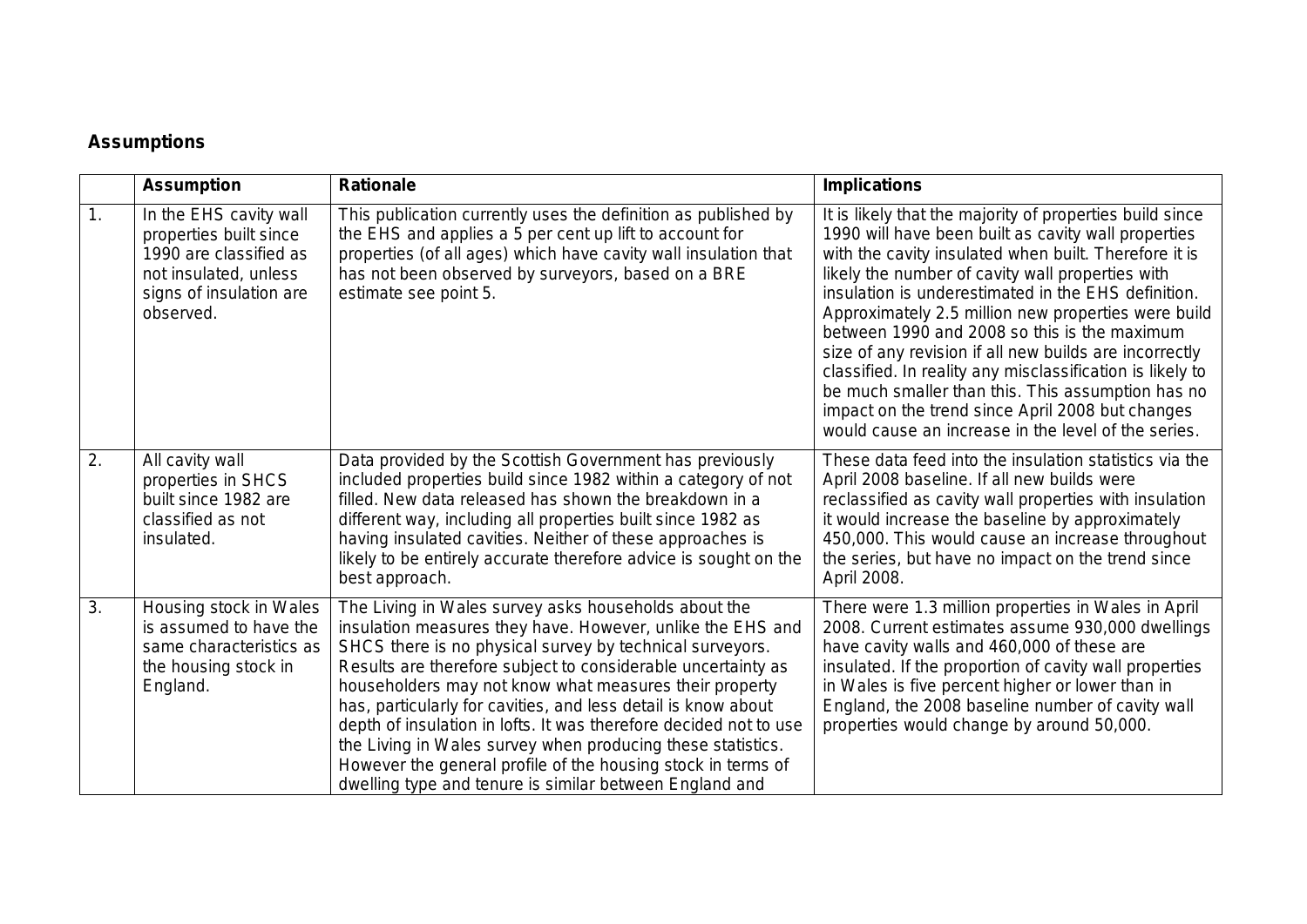|                |                                                                                                                                       | Wales. As a result, the insulation levels in Wales have been<br>derived using the percentage coverage in England applied to<br>the number of dwellings in Wales.                                                                                                                                                                                                            |                                                                                                                                                                                                                                                                                                                                                                                                                                                     |
|----------------|---------------------------------------------------------------------------------------------------------------------------------------|-----------------------------------------------------------------------------------------------------------------------------------------------------------------------------------------------------------------------------------------------------------------------------------------------------------------------------------------------------------------------------|-----------------------------------------------------------------------------------------------------------------------------------------------------------------------------------------------------------------------------------------------------------------------------------------------------------------------------------------------------------------------------------------------------------------------------------------------------|
| 5.             | EHS under reports<br>cavity wall insulation by<br>between 5 and 10<br>percent.                                                        | The Building Research Establishment (BRE) estimate that the<br>EHS 2008 and previous EHCS surveys under-estimate the<br>number of filled cavities by between five and ten per cent.<br>The survey estimates for the number of insulated cavity walls<br>in England in April 2008 have been adjusted up by five per<br>cent to take account of this.                         | A 5 percent uplift is currently applied to the EHS<br>number of properties with cavity wall insulation,<br>which effects England baselines for 2008. If the<br>BRE assumption is not accurate this would change<br>(5 percent is equivalent to 370,000 properties in<br>April 2008).                                                                                                                                                                |
| 6.             | Average loft size is<br>$50m²$ .                                                                                                      | DIY loft insulation from CERT is reported as number of<br>square meters of insulation sold, rather than dwellings<br>insulated. In order to estimate the number of lofts insulated as<br>a result of the volume sold an estimate is made of the<br>average amount required to insulated a loft. EHS data gives<br>an estimate about $50m^2$ for the average size of a loft. | A change to the this assumption would change the<br>estimates of the number of lofts insulated<br>throughout the time series. In January 2012 the<br>assumption of the average loft being 50m <sup>2</sup> gives<br>1.40 million DIY lofts insulated under CERT. To put<br>this in context, it would increase to 1.74 million if<br>the average loft is assumed to be 40m <sup>2</sup> and reduce<br>to 1.16 million for an assumption of $60m^2$ . |
| 7 <sub>1</sub> | Ten percent of loft<br>insulation installed<br>under CERT is going<br>into lofts which are<br>already insulated to at<br>least 125mm. | The data published by Ofgem does not identify how much<br>insulation was present before the CERT installation. An<br>assumption has been made that 10 per cent of insulations<br>done under CERT are top-ups from above 125mm. These<br>have not been included to avoid double counting of lofts<br>insulated above the 125mm threshold.                                    | Ten percent of loft insulations installed under CERT<br>is equivalent to 416,000 lofts in January 2012<br>(assuming all other assumption remain the same).                                                                                                                                                                                                                                                                                          |
| 8.             | Ten percent of loft<br>insulation sold under<br>CERT is being used for<br>non CERT eligible<br>projects.                              | It is recognised that some CERT subsidised loft insulation is<br>used for non CERT eligible projects including new buildings,<br>extensions and small businesses. It is estimated that the level<br>of this is 10 per cent.                                                                                                                                                 | 55 million square meters of loft insulation sold<br>would imply 1 million eligible lofts were insulated.<br>This makes a difference of 155,000 to the estimate<br>of lofts insulated at the beginning of January 2012.                                                                                                                                                                                                                              |